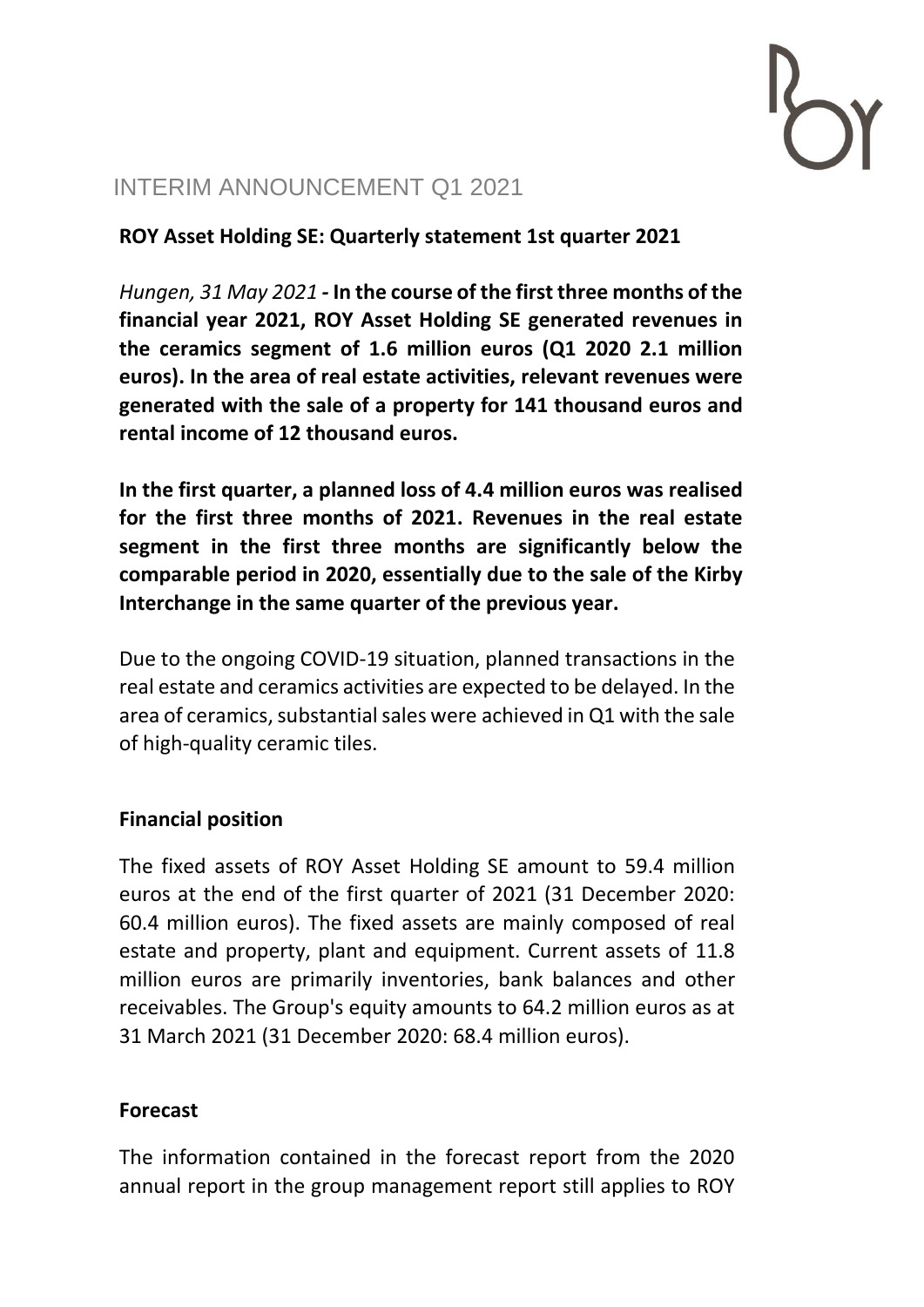

# INTERIM ANNOUNCEMENT Q1 2021

Asset Holding SE. Due to the existing uncertainties caused by the COVID-19 pandemic, it is still not possible to provide a more detailed forecast for the 2021 financial year.

# **Ceramics**

Klingenberg Dekoramik GmbH makes a relevant contribution to the development of sales. The focus in the ceramics segment remains on restructuring and optimising the cost side. Permanent cost savings were achieved compared to Q1 2020. Essentially in the areas of procurement and personnel costs. In addition, despite COVID-19 restrictions, two new showrooms of our partners could be sampled with our new shower toilet.

#### **Real estate**

The real estate projects are developing in line with the COVID-19 situation. The largest project of the Group and its partners, the Travis project development, reached an important milestone with an occupancy rate of over 45% as of the reporting date. As planned, a single-family house went on sale in the first quarter.

# **Events after the reporting date**

A single-family home from the Houston portfolio was sold in April. Another single-family home is already in escrow and the sale is expected to close by mid-June.

In April and May, further capital increases totalling USD 3.2 million were made at the Travis project. At the same time, we recorded the highest number of new lettings and move-ins in a single month to date, with 56 net new tenants moving into the building in May.